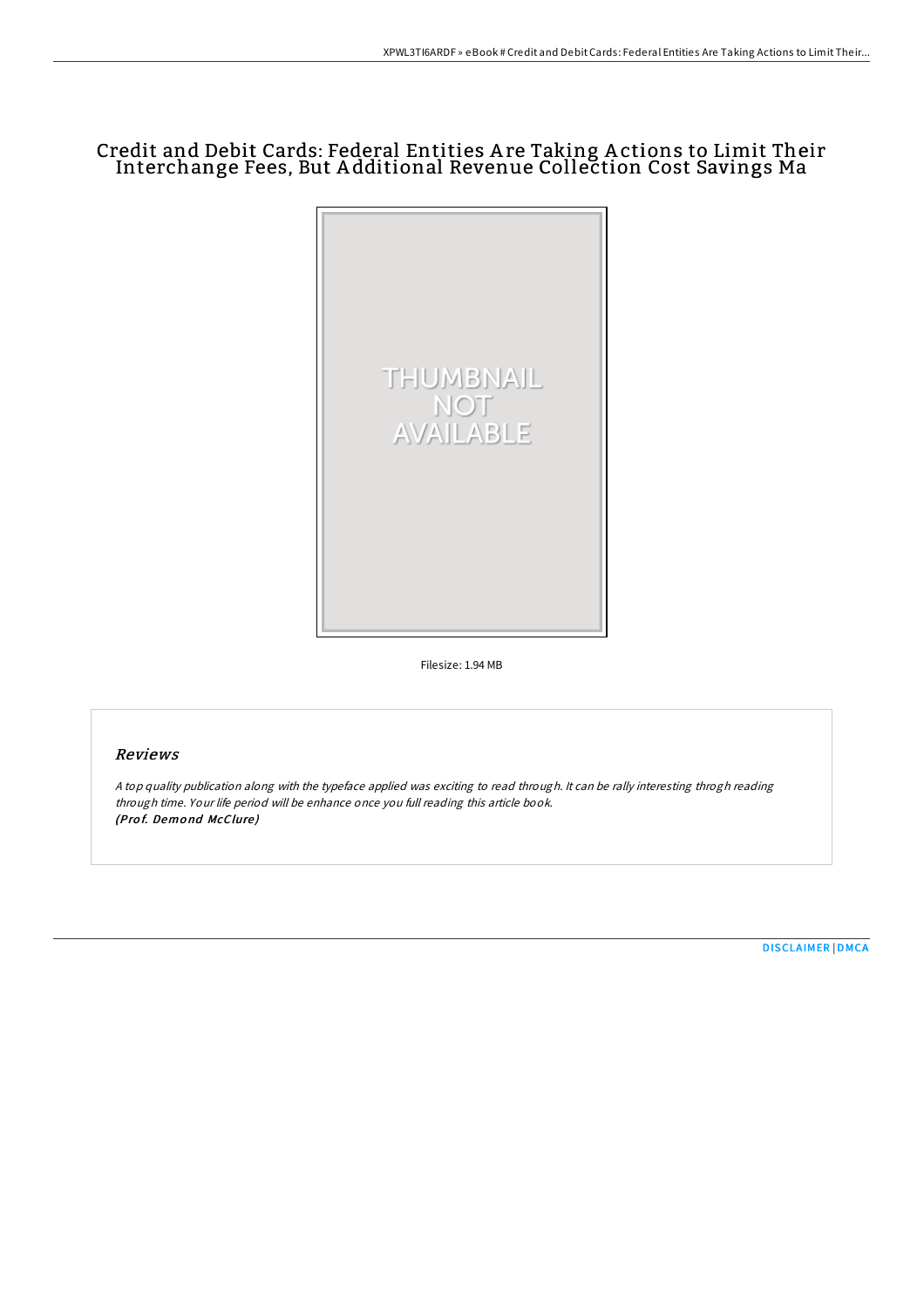# CREDIT AND DEBIT CARDS: FEDERAL ENTITIES ARE TAKING ACTIONS TO LIMIT THEIR INTERCHANGE FEES, BUT ADDITIONAL REVENUE COLLECTION COST SAVINGS MA



Createspace Independent Publishing Platform, 2018. PAP. Condition: New. New Book. Delivered from our UK warehouse in 4 to 14 business days. THIS BOOK IS PRINTED ON DEMAND. Established seller since 2000.

 $\qquad \qquad \blacksquare$ Read Credit and Debit Cards: Federal Entities Are Taking Actions to Limit Their Inte[rchang](http://almighty24.tech/credit-and-debit-cards-federal-entities-are-taki.html)e Fees, But Additional Revenue Collection Cost Savings Ma Online

Download PDF Credit and Debit Cards: Federal Entities Are Taking Actions to Limit Their Inte[rchang](http://almighty24.tech/credit-and-debit-cards-federal-entities-are-taki.html)e Fees, But Additional Revenue Collection Cost Savings Ma